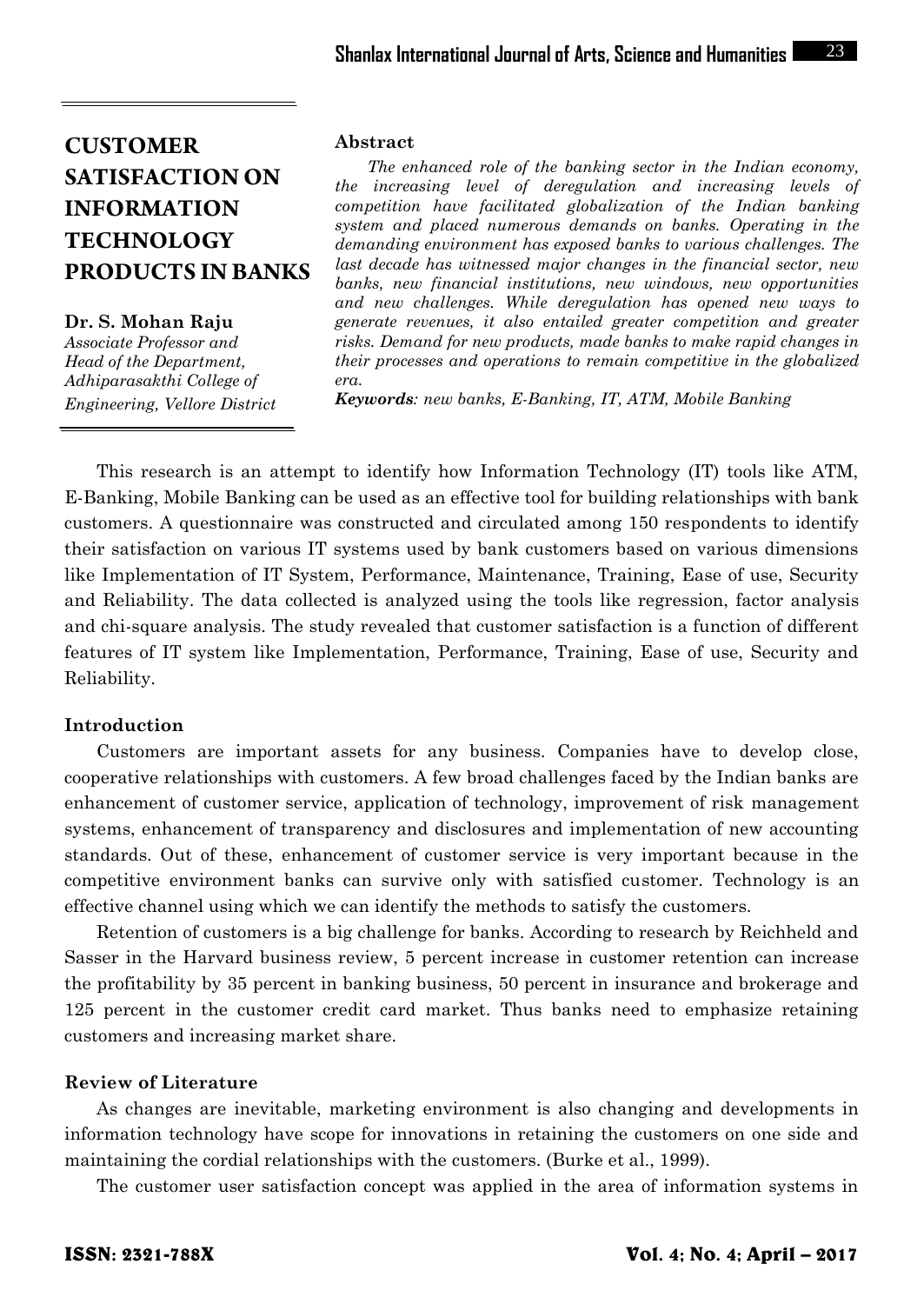the early 1980s. Bailey and Pearson (1983) developed a measuring instrument to analyze computer user satisfaction. This instrument was adopted by researchers and practitioners for high validity and reliability. They also identified 39 factors affecting user satisfaction and developed a questionnaire using 7-point semantic differential scale of adjective pairs.

**R.Srinivasan and Mrunalini S Rao (2001)** have conducted a study on key factors of banking software products that leads to user satisfaction. They have used the following factors for identifying customer satisfaction like implementation, maintainability, reliability, ease of use, Security, Performance, Output, Vendor's Marketing skills, User Involvement, Training and service. They have conducted factor analysis and identified key factors for user satisfaction like implementation, maintainability, Performance, Security, Ease of use, Output and Vendor's marketing skills. Although these were the key factors all the other variables used in the study were also important enough for the product to be effective. A study was carried out with an objective to compare all the different services provided by different banks to give the suggestions to improve the products in order to make it more competitive and customer friendly. The study was conducted on people of Rajkot who have account in private and nationalized banks in Rajkot city. The study revealed that people prefer private banks rather than nationalized banks due to services and inter connectivity between the branches. The use of e-banking services is not to the mark as expected by the banks. ATM is used mainly for cash with drawal and balance enquiry. The author had made suggestions that the banks need to build up an IT savvy customer base. Since in India the literacy rate on IT is very low, banks need to put in major efforts towards educating people on this aspect. (Dr. Sanjay J. Bhayani, 2005) Many researchers have conducted studies on the effectiveness of banking software.

Based on the above reviews, the following study was conducted in order to identify whether banks are using the IT tools and techniques effectively in order to create a positive relationship with the customers.

#### **Objectives of the Study**

- This study aims to identify the relationship between features of IT tools like ATM, E- Banking, Mobile Banking and customer satisfaction. The broad research question is:
- What are the features affecting the customer satisfaction on IT tools in banks?

## **Research Model Adopted for the Study**

Independent variables Dependent variable

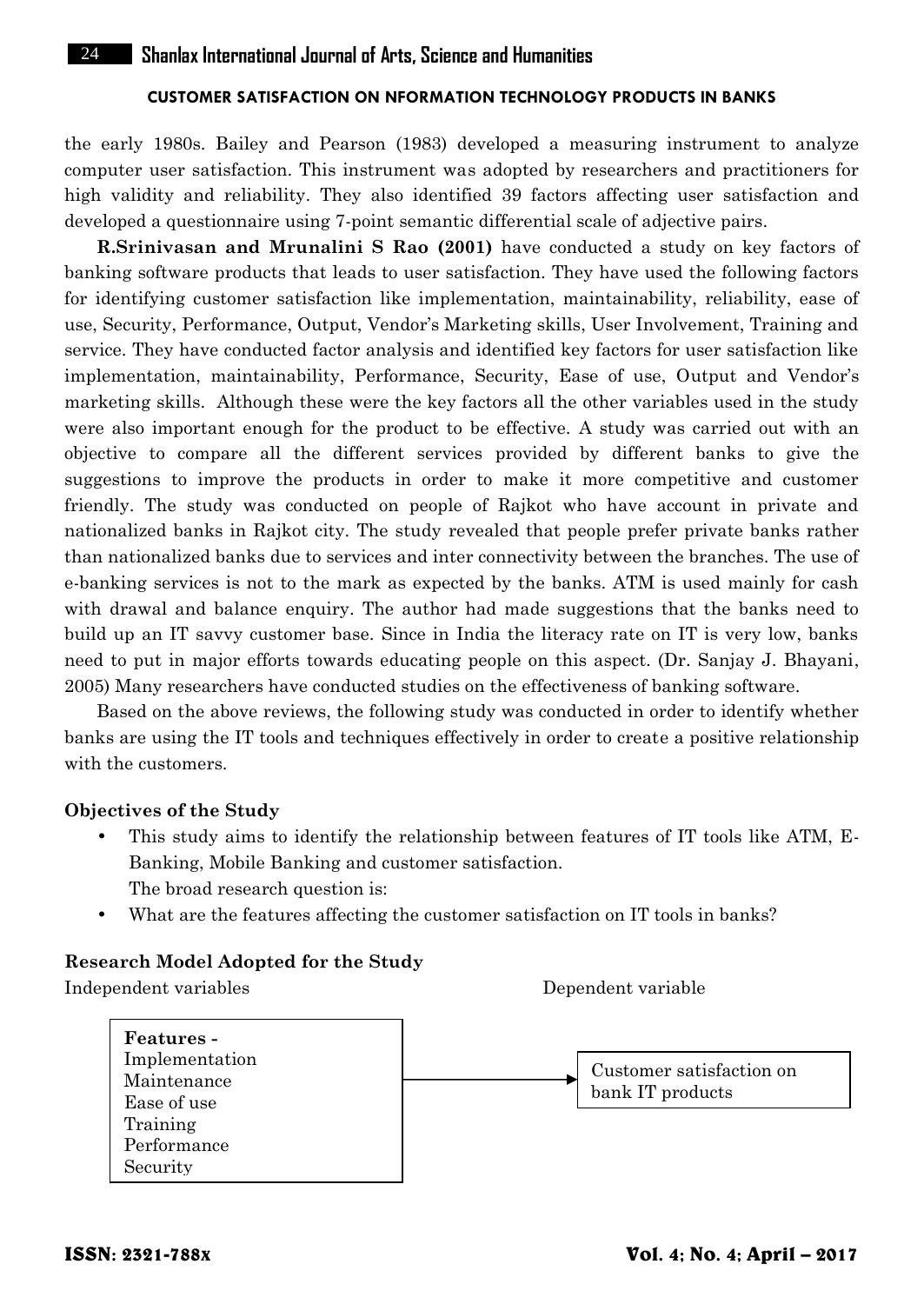Based on the framework, this study hypothesizes that:

H0: There is no relationship between features of IT products and Customer satisfaction. This is tested using Multiple regression analysis.

#### **Methodology**

Both primary and secondary data collection was made. As a source of primary data questionnaire was prepared to obtain information from the respondents and apart from this to gather some relevant secondary information the secondary data were obtained from news papers, magazines, records, websites and books. The primary data was collected using a questionnaire. The questionnaire was pre-tested initially with few customers. Minor changes were requested by those people, which were implemented before carrying out the final data collection. The respondents were asked to rate their opinion regarding Implementation, Maintenance, Performance, Training, Ease of use, Security and Reliability of IT bank products etc., in a 5 point Likert Scale (5-Strongly Agree, 4-Agree, 3 – Neutral, 2 – Disagree, 1 – Strongly Disagree).

## **Sample Size**

The customers are selected from both public and private sector banks using Convenience Sampling. The total sample size is 150. Data is collected from the respondents by circulating questionnaire through email.

#### **Analysis and Interpretation**

#### **Regression analysis**

**H0:** There is no relationship between features of bank IT products like Implementation, Performance, Maintenance, Training, Ease of use, Security and reliability and customer satisfaction

**Model:** Here customer satisfaction is the dependent variable and the features of IT products like Implementation, Maintenance, Performance, Training, Ease of use, Security and Reliability are the independent variables. The OLS Regression model is used to determine the significance level of the variables for the customer satisfaction.

The basic model was as follows:

Customer satisfaction in bank IT products =

f(Implementation, Maintenance, Performance, Training, Ease of use, Security and Reliability).

CS-IT=  $\alpha$  +  $\beta$ 1x1 +  $\beta$ 2x2+  $\beta$ 3x3+  $\beta$ 4x4 +  $\beta$ 5x5 +  $\beta$ 6x6+  $\beta$ 7x7 e Where,

CS-IT= Customer Satisfaction on bank IT products

 $X1=$  Implementation  $X2=$  Maintenance  $X3=$  Performance  $X4=$  Training  $X5=$  Ease of use,  $X6 =$  Security,  $X7 =$  Reliability

There **α** is constant and **ß**s are coefficients to estimate, and e is the error term.

The ANOVA Test shows the p value is 0.000 which is less than 0.05, hence the result is significant at 5% level of significance. It means there was a significant correlation between dependent variable and independent variables. Therefore customer satisfaction level depends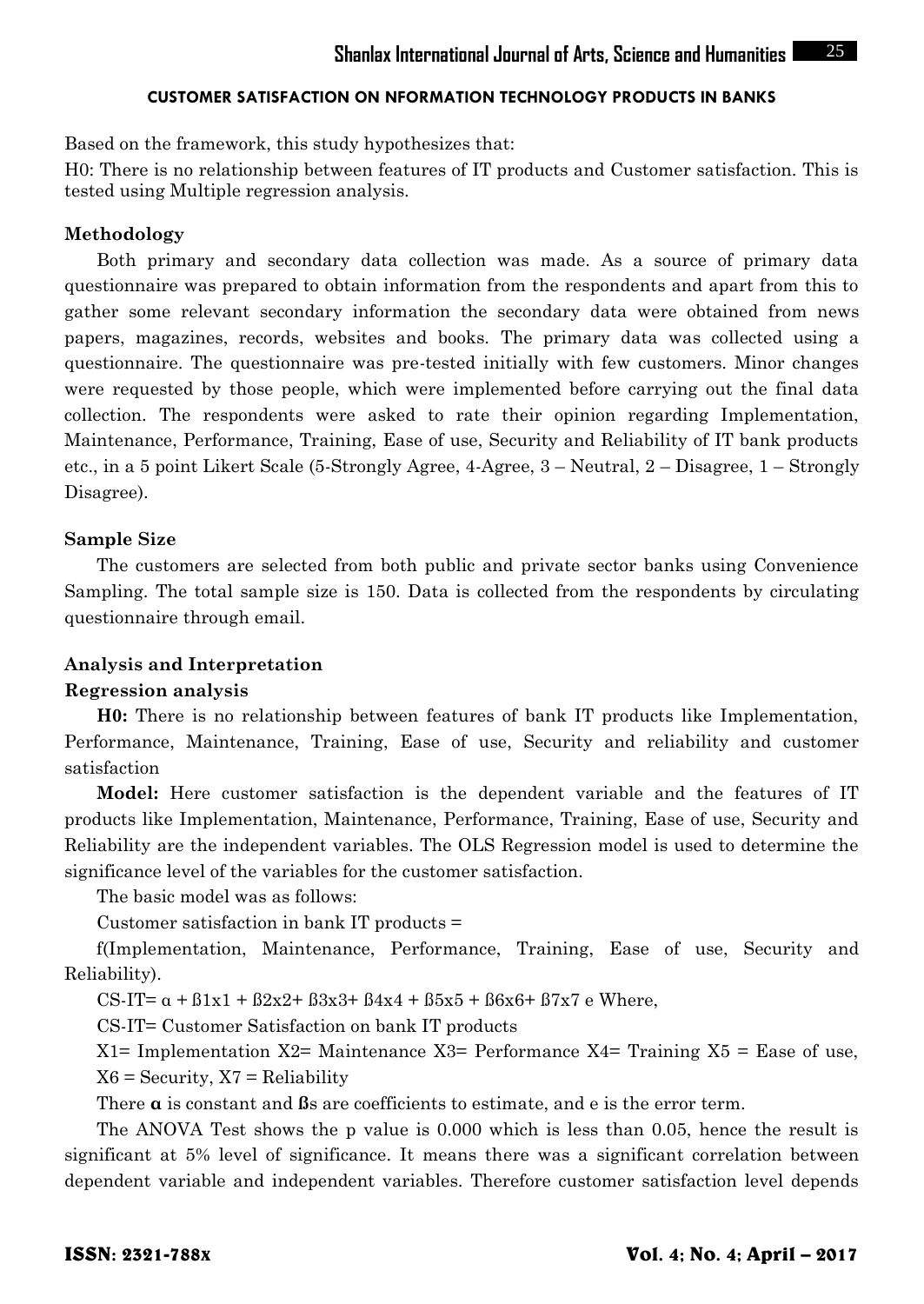on different dimensions like Implementation, Maintenance, Performance, Training, Ease of use, Security and reliability. But it does not mean that all factors have significant correlation with customer satisfaction level.

From the regression analysis we can develop the following regression model:

CSIT =  $= 2.008 + .311$  X1 + .045 X3 + .042 X4 + .444X5 + .032 X6 + .153 X7

New model developed from the study Independent variables Dependent variable



Since today's world is very competitive, each and every firm needs to adapt to new technology and to make changes in their day to day operations.

The level of satisfaction of customers is having strong association with the features of bank IT products such as implementation, performance, training, ease of use, security and reliability. This implies that customer satisfaction mainly depends on proper implementation of the IT products, Good performance of the software like speed of operations, rigorous training for users, user friendly software products, high security and reliability. Banks should try to concentrate on the above aspects to increase the customer satisfaction and when the banks decide to go for additional software products they should give importance to these dimensions so as to maintain good customer relationship.

#### **Conclusion**

Finally, to compete more efficiently in the marketplace, the banks whether private or public, should provide proper instructions and personnel assistance to their customers on how to use the IT products. Proper training programs have to be arranged for all the customers. The banks are investing heavily on Information technology but unless they train them properly to enjoy all the services, it may be very difficult for them to sustain in the competitive banking scenario.

## **References**

- 1. Black, N.J., Lockett, A., Winklhofer, H. and Ennew, C. (2001). The adoption of internet financial services: a qualitative study. *International Journal of Retail & Distribution Management, 29 (8),* 390-8.
- 2. Berger, A.N., D.B. Humphrey and L.B. Pulley, 1996. "Do Consumers Pay for One-Stop Banking? Evidence from an Alternative Revenue Function", *Journal of Banking and Finance*, 20 (9): 1601-1621.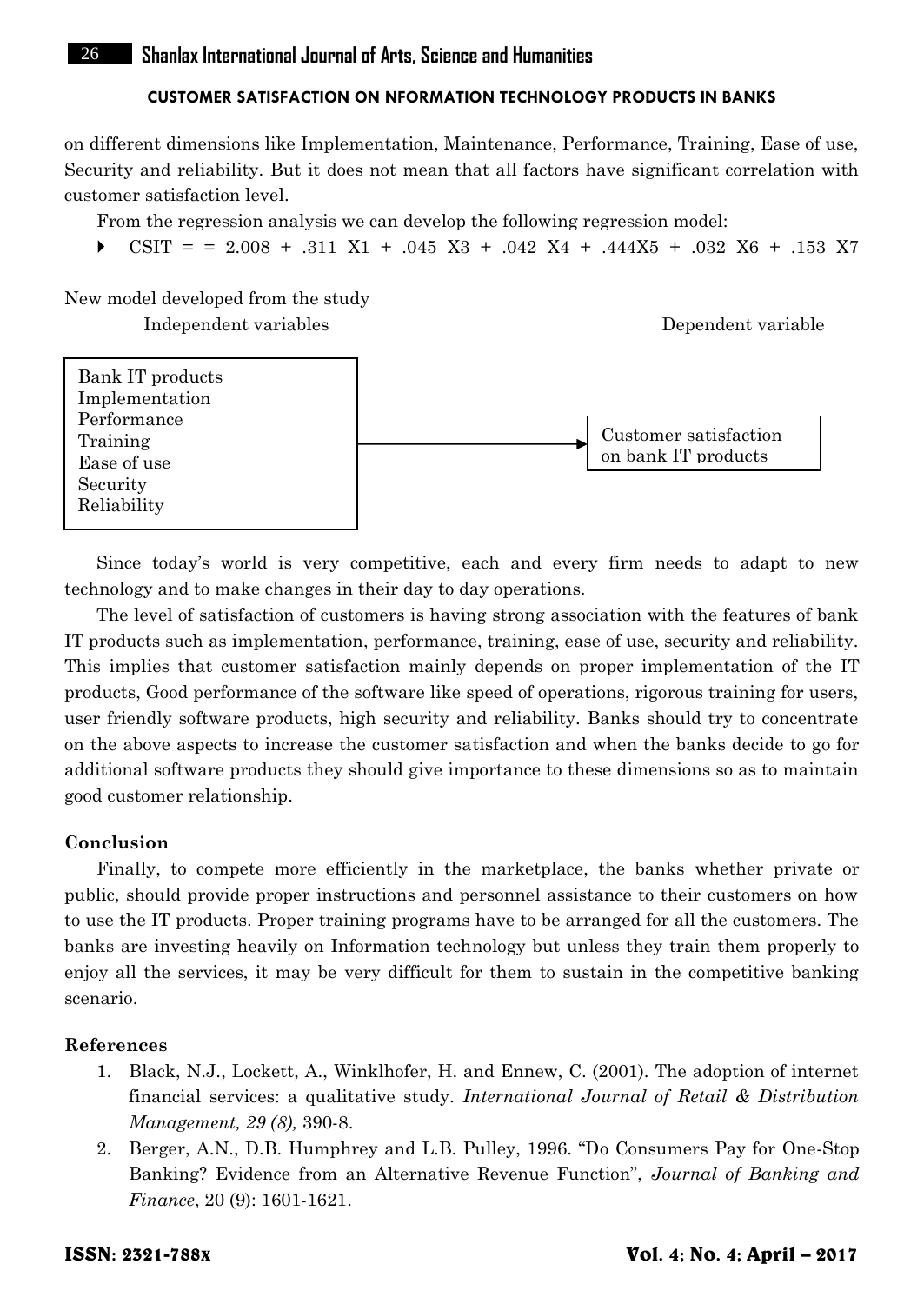- 3. Berlin, M., L.J. Mester, 1999. "Deposits and Relationship Lending", *Review of Financial Studies*, 12 (3): 579-607.
- 4. Burke.R.R., Rangaswamy, A. Supta, S (1999), "Rethinking marketing research in the digital world", Pennysylvania State University, University Park, PA.,
- 5. Curry, A., & Penman, S. (2004). The relative importance of technology in enhancing customer relationship in banking –a Scottish perspective. *Managing Service Quality,* 14 (4), 331-341.
- 6. Dr. Sanjay J. Bhayani, (2005), 'Retail banking awareness, An empirical analysis, with special reference to private sector banks'
- 7. Dr.R.Krishnaveni, D.Divya Prabha (2005), "The impact of Globalization in Banking industry", SAJOPS
- 8. Dyche, J. (2001), The CRM handbook: A business guide to Customer relationship Management, Addison-Wesley, Boston, M.A
- 9. Hayes, M. (2006) "Get Close to Your Clients: You Already Have CRM Capacity. Now Put It to Work." *Journal of Accountancy.* 201(6)49
- 10. Joseph, M., Sekhon, Y., Stone, G., & Tinsor, J. (2005). An exploratory study on the use of banking technology in the UK: A ranking of importance of selected technology on consumer perception of service delivery performance. *The International Journal of Bank Marketing,* 23 (5), 397-413.
- 11. Kapil Chaturvedi and Amit Bhatia (2001), e-CRM Deriving value of customer relationship in CRM – Emerging concepts, tools and applications, Jagdish A Sheth, A. Parvatiyar and G.Shainesh (Eds), Tata Mcgraw Hill, New Delhi, PP. 118
- 12. Kavitha.S., Dr.A.Lakshmi, (2011), "CUSTOMER PERCEPTION ON ELECTRONIC CUSTOMER RELATIONSHIP MANAGEMENT IN BANKS ‐ AN EMPIRICAL STUDY", International Journal of Research in Commerce & Management, VOLUME NO. 2 (2011), ISSUE NO. 1 (JANUARY), PP: 122-134
- 13. Nelson, N.O. (2006). A structural equation modeling of the antecedents of relationship quality in the Malaysia banking sector. *Journal of Financial Services Marketing,* 11 (2), 131-141.
- 14. Nelson, N.O., & Chan, K.W. (2005). Factorial and discriminant analysis of the underpinnings of relationship marketing and customer satisfaction. *The International Journal of Bank Marketing,* 23 (7), 542-557.
- 15. Nupur Jannatul Mawa , 2010. " E-Banking and Customers' Satisfaction in Bangladesh: An Analysis " ,*International Review of Business Research Papers Volume 6. Number 4. September 2010. Pp. 145 - 156*
- 16. Razak, R.M., Chong, C.S., & Lin, B. (2007). Service quality of a local Malaysian bank: Customers' expectations, perceptions, satisfaction and loyalty. *International Journal of Services and Standards*, 3 (1), 18-38.
- 17. Srinivasan, Mrunalini S Rao, R. Srinivasan and Mrunalini S Rao, (200\*) "User Satisfaction of Banking Software Products: Importance – Performance Mapping", in CRM – Emerging concepts, tools and applications, Jagdish A Sheth, A. Parvatiyar and G.Shainesh (Eds), Tata Mcgraw Hill, New Delhi, 2008.